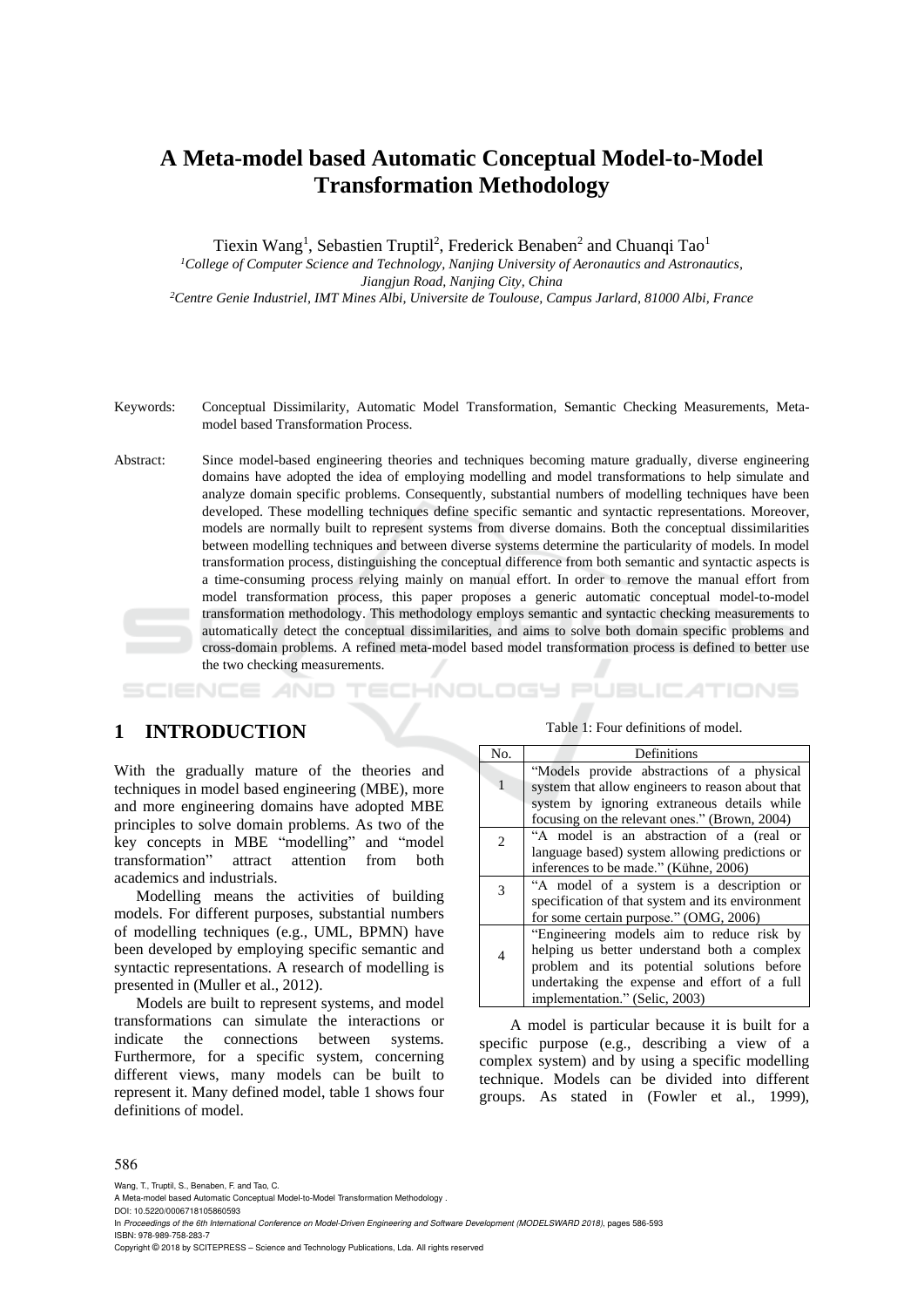**depending on the level of precision**, models are divided into three levels namely **Conceptual Models**, *Specification Models* and *Implementation Models*. Another similar distinction proposed in (Mellor, 2004), a model can be considered as a *Sketch*, as a *Blueprint*, or as an *Executable*.

In order to build connections between models in the same level and from different levels, model transformation practices are required. However, in model transformation practices, distinguishing the conceptual difference between two models is a timeconsuming process which is mainly relied on manual effort.

As stated in (Del Fabro and Valduriez, 2009), in traditional model transformation practices there are several weaknesses: low reusability, contain repetitive tasks and involve huge manual effort, etc. Due to the wide requirement and usage of model transformation practices, it is unacceptable to do model transformation manually. Thus, this paper proposes a generic (domain-cross) automatic conceptual model-to-model transformation methodology (ACMTM), which is built on the base of semantic and syntactic checking measurements (S&S). S&S is used to automatically detect the conceptual similarities and build mapping rules. A refined meta-model based model transformation process is defined to better combine S&S in.

This paper is structured as follows. Section 2 presents the relevant theories to ACMTM. Section 3 shows an overview of ACMTM. A use case is illustrated in Section 4. Finally, a conclusion draws the advantages, potential improvement points and future usage of ACMTM.

# **2 RELATED WORK**

# **2.1 Model Transformation Definitions**

Model transformation is a process, which contains a sequence of activities operating on models. Many propose the definitions about model transformation. Table 2 shows three of them.

Model transformation **is a process of generating target models** based on **source models. The transforming rules** shall be built between **same or similar concepts** that are from the two models, respectively.

Table 2: Three definitions of model transformation.

| No. | Definition                                                                                                                         |
|-----|------------------------------------------------------------------------------------------------------------------------------------|
| 1   | "model transformation is a program that<br>mutates one model into another" (Tratt, 2005)                                           |
| 2   | "the process of converting a model into another<br>model of the same system" (Miller and<br>Mukerji, 2003)                         |
|     | "automatic generation of a target model from a<br>source model, according to a transformation<br>description" (Kleppe et al, 2003) |

## **2.2 Model Transformation Category**

Generally, model transformation can be divided into three groups: *Text-to-Model*, **Model-to-Model** and *Model-to-Text*. The content in models is presented in abstract syntax, while the content in text is presented in concrete syntax.

As defined in (Czarnecki and Helsen, 2003), there are two main model transformation approaches: **model-to-code** and **model-to-model**. For model-tocode category, there are two kinds of approaches: "*visitor-based" approaches* and *"template-based" approaches*. For model-to-model category, there are five approaches: *"direct-manipulation" approaches, "relational" approaches, "graph-transformationbased" approaches, "structure-driven" approaches and "hybrid" approaches*. In **model-to-model** transformation category, there are also some other approaches, such as: *marking and pattern approach*, *automatic transformation approach*, **meta-model based transformation approach**, *model merging approach, etc*.

ACMTM belongs to **model-to-model transformation category**. It is designed and implemented as **a hybrid approach which is also a meta-model based**.

### **2.3 Model Transformation Techniques**

Focusing on model-to-model transformation category, there are several well-known techniques. Table 3 shows four of these techniques.

ATL and QVT are similar to each other on architecture aspect. Both VIATRA2 and GReAT focus mainly on graph models. Usually, specific model transformation techniques can be only used on models that are built by specific modelling techniques. Also, model transformation techniques integrate (or rely on) other techniques, such as: QVT – OCL, VIATRA2 – graph transformation techniques, etc. Current model transformation techniques lack the ability of automatically detecting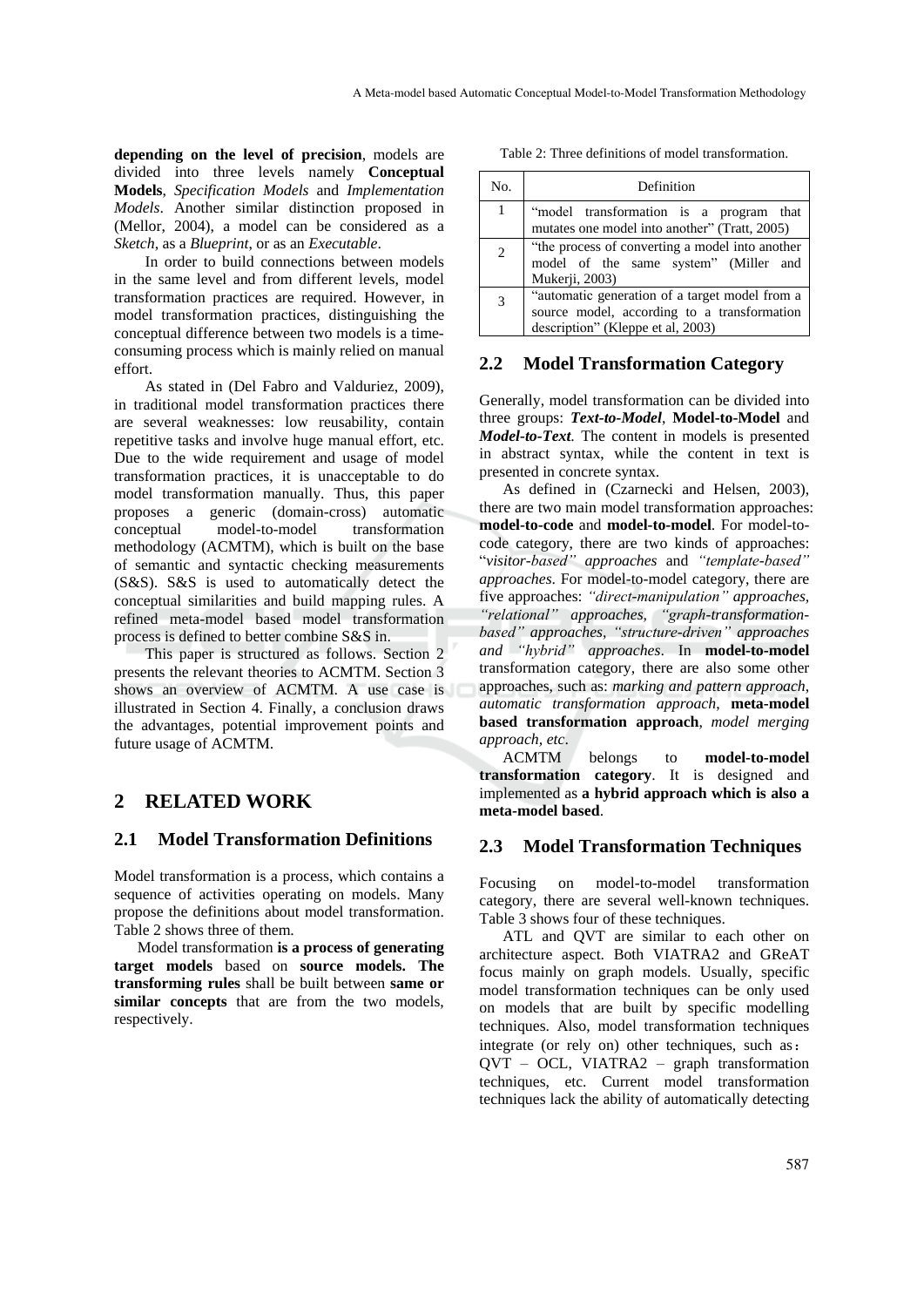model transformation mappings, and require manual effort to operate them.

| Name                                      | Characteristic                                                                                                       | Note                                                                        |  |
|-------------------------------------------|----------------------------------------------------------------------------------------------------------------------|-----------------------------------------------------------------------------|--|
| ATL<br>(Jouault et<br>al., 2008)          | <b>Hybrid</b> (declarative<br>& imperative); three<br>layers architecture                                            | self-executed<br>(provide both)<br>transformation<br>language $&$ toolkit)  |  |
| <b>OVT</b>                                | <b>Hybrid</b> three kinds of                                                                                         | based on $MOF$ 2.0                                                          |  |
| (Omg,                                     | transformation                                                                                                       | (Omg, 2008)                                                                 |  |
| 2008)                                     | languages involved                                                                                                   | integrated OCL                                                              |  |
| VIATRA2<br>(Varró and<br>Balogh,<br>2007) | <b>Unidirectional</b><br>transformation<br>language; based<br>mainly on <b>graph</b><br>transformation<br>techniques | operates on models<br>conformed to VPM<br>meta-modeling<br>approach         |  |
| GReAT<br>(Karsai et<br>al., 2003)         | <b>Visual language</b><br>developed using<br><b>Generic Modeling</b><br>Environment                                  | operates on models<br>conform to <b>meta-</b><br>models specified in<br>UML |  |

Table 3: Model-to-model transformation techniques.

Based on these model transformation techniques, numerous model transformation practices have been developed, such as the work stated in (De Castro et al., 2011; Fleurey et al., 2007; García et al., 2013).

Comparing with the existing model transformation techniques and practices, **ACMTM aims to be a generic, automatic conceptual model-to-model transformation methodology**. It provides a theoretical framework and employs semantic and syntactic checking measurements as potential mappings detecting techniques.

# **3 ACMTM OVERVIEW**

ACMTM employs S&S in a refined meta-model based model transformation process. S&S is illustrated first in this section. Then, the refined transformation process is presented.

### **3.1 Semantic & Syntactic Comparisons**

### **3.1.1 Use of S&S**

In ACMTM, semantic checking and syntactic checking measurements are combined as a single function. This function is used between items on meta-model level. Figure 1 shows the relation between them and its usage in ACMTM.

S&S takes two words (strings) as inputs, and its output is the matching possibility between the two

strings. For the syntactic checking part, it contains two steps: predefined treatment (**pretreatment**) and employing "Levenshtein distance" algorithm (Hirschberg, 1997; Gilleland, 2009).



"Predefined treatment" also contains two phases: **special forms detection** and applying **stemming algorithms.** Both the two phases aims to discover special semantic relations (e.g., synonym and antonym) between a pair of words. If the pretreatment step fails in discovering such kinds of semantic relations, then the second step employing "Levenshtein distance" algorithm will be executed. This algorithm calculates the syntactic similarity between a pair of words. This syntactic similarity stands by a value ranges between 0 and 1.

In order to detect the potential semantic relations between two comparing words, a semantic thesaurus "ACMTM\_ST", is created. Semantic relations stands by a calculating (or assigned) value defined within ACMTM context.

Equation (1) is defined to calculate the S&S relation, between two words (strings). The S&S relation is represented by a value which is the sum of two aspects: semantic and syntactic.

### S\_SSV=SeV\_weight\*S\_SeV+SyV\_weight\*S\_SyV (1)

"S\_SSV" stands for the S&S value between a pair of words. "S SeV" stands for the semantic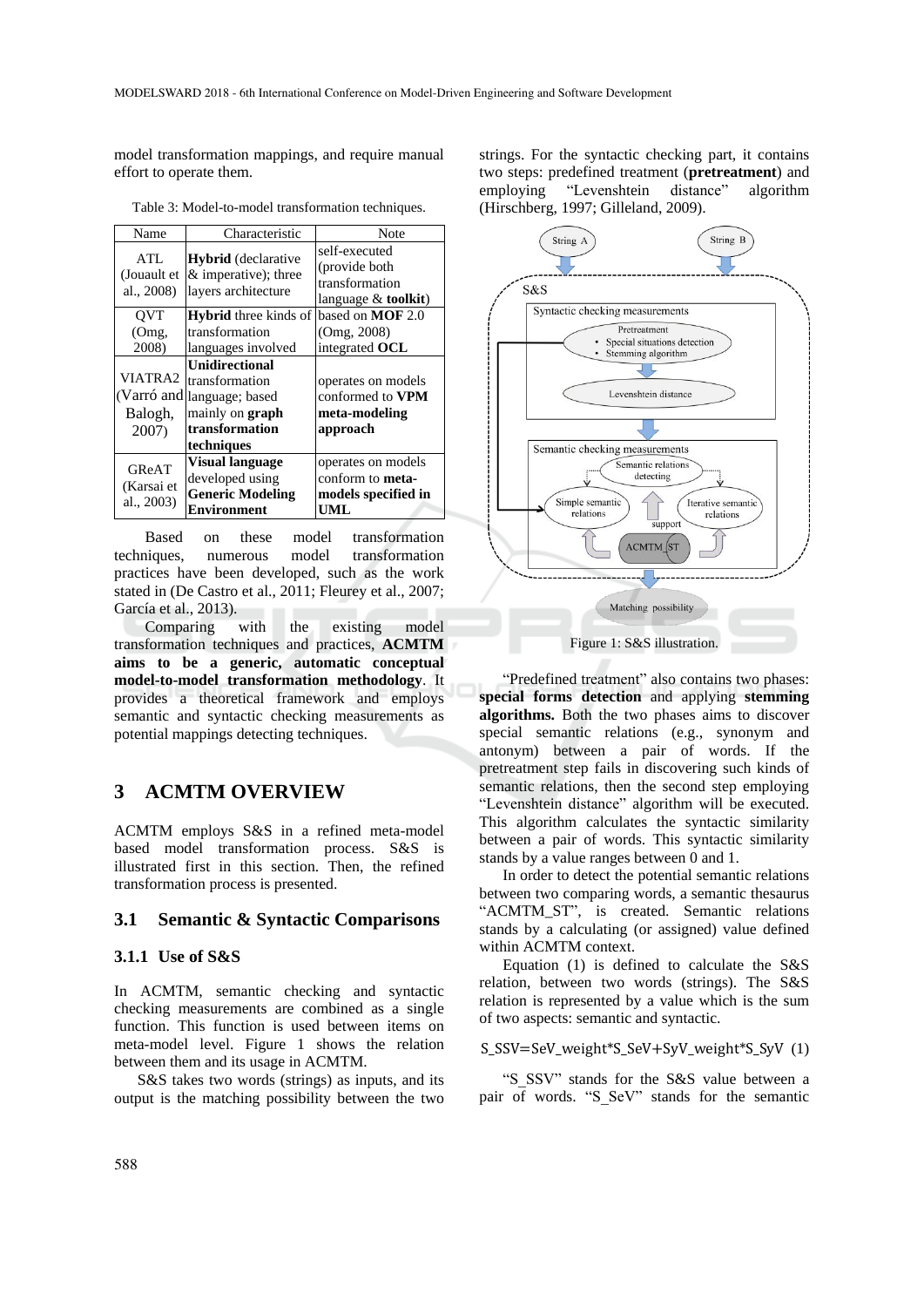value while "S\_SyV" stands for the syntactic value. Two coefficients: "SeV\_weight" and "SyV\_weight" are defined. Their value range is "0" to "1", and the sum of them is '1'. They are used to determine which aspect is more important in determining S&S value between a pair of words.

#### **3.1.2 Syntactic Checking Measurements**

Syntactic checking measurements focus on forms of words (e.g., do-doing, student-students), formats of concepts (date description in different cultures), and units (Celsius, Fahrenheit and Kelvin measuring temperature) used to describe subjects.

In the first checking phase, inspired by the research work stated in (Benaben et al., 2013), a profile is created and used to detect the different formats and units standing for the same or similar concepts. For words in different forms (also words belong to the same semantic group: concerning the stemming issue), a special algorithm "**word forms detecting: WF\_D**" is developed to detect these situations. **WF D** adopts parts of the "porter" stemming" (Porter, 1980) algorithms.

The second phase employs "Levenshtein Distances" algorithm which is a string metric for measuring the difference between two alphabet sequences. Informally, the "Levenshtein distance" between two words is the **minimum number** of single-character edits (i.e. **insertions, deletions** or **substitutions**) required to change one word into the other.

Mathematically, the Levenshtein distance between two strings: string a and string b with the length  $|a|$  and  $|b|$ , respectively) is given by "Lev<sub>a,b</sub>( $|a|$ ,  $|b|$ )".In order to use this value, equation (2) is defined.

$$
S_{\perp}SyV=1-Lev_{a,b}(\mid a \mid, \mid b \mid)/max(\mid a \mid, \mid b \mid)
$$
 (2)

The value of "S\_SyV", which first appears in equation (1), shall always be within the range of 0 to 1. The higher of this value means the higher syntactic similarity between two comparing words.

#### **3.1.3 Semantic Checking Measurements**

Semantic checking measurements focus on the semantic meanings. Between a pair of words, one syntactic similarity value always exists, while several or no semantic relations (with different semantic values) can exist.

To support semantic checking, **ACMTM \_ST**, which contains large amount of words, semantic meanings and semantic relations, is particularly created to support ACMTM. It adopts parts of the content stored in "WordNet" (Fellbaum, 1998). Figure 2 shows the structure of ACMTM \_ST.

Three kinds of items are stored in ACMTM \_ST.

- **Word Base:** contains 147306 English words (i.e., nouns, verbs and adjectives).
- **Word-sense Base:** contains 206941 senses that owned by the words stored in "Word Base".
- **Synset Base:** contains 114038 synsets. A synset contains a group of word senses, which own synonym meanings; semantic relations are built among different synsets.





The relation between word and word senses is "**one-to-several**", and the relation between word senses to synset is "**several-to-one**". Eleven kinds of semantic relations (adopted from WordNet) are maintained among synsets in ACMTM\_ST. Table 4 shows these semantic relations and their values pairs.

Table 4: Semantic relations maintained in ACMTM\_ST.

| Semantic relation         | S SeV            | Example              |
|---------------------------|------------------|----------------------|
| synonym                   | 0.9              | shut $\&$ close      |
| hyponym                   | 0.6              | person-creator       |
| hypernym                  | 0.8              | creator-person       |
| similar-to                | 0.85             | perfect & ideal      |
| partmeronym               | 0.7              | tire & car           |
| partholonym               | 0.55             | car & tire           |
| membermeronym             | 0.65             | car & traffic jam    |
| memberholonym             | 0.45             | traffic jam & car    |
| Antonym                   | 0.1              | good & bad           |
| iterative hyponym         | $0.6^n$          | person-creator-maker |
| <i>iterative</i> hypernym | 0.8 <sup>n</sup> | maker-creator-person |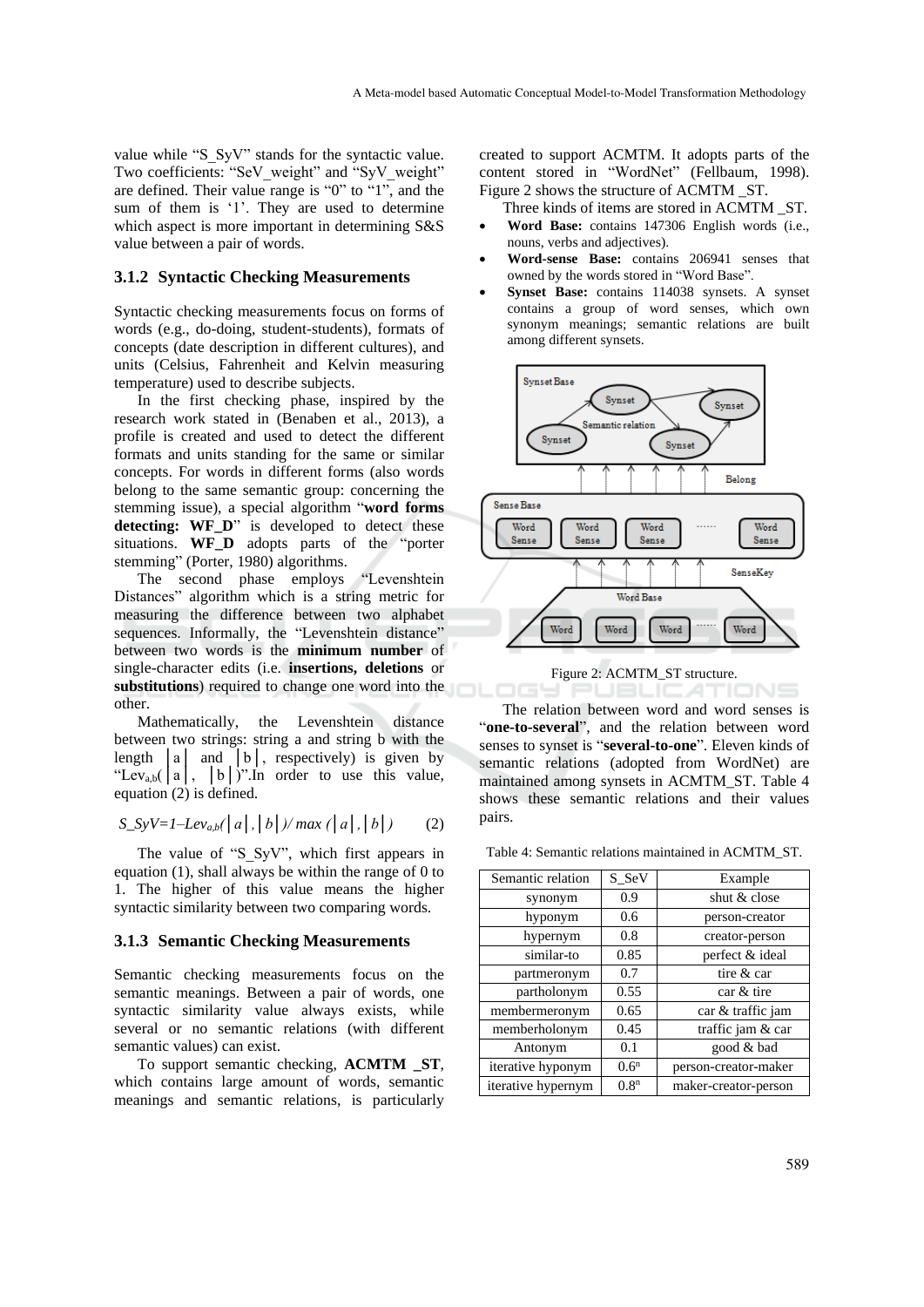The "S\_SeV" (first introduced in equation (1)) stands for the semantic similarity between a pair of comparing words. The higher of this value means the closer of the two words in semantic aspect. All these "S\_SeV" values are assigned directly (based on experience).

Both the calculating rules for "S\_SyV" and "S\_SeV" are illustrated. The "S\_SSV" between any pair of comparing words is computable.

On the basis of semantic and syntactic checking measurements, a "S\_SSV" value can be calculated. This "S\_SSV" value means the possibility of matching two words. The determination mechanism is shown in Figure 3.



Figure 3: Matching pair chosen mechanism.

According to the range of S\_SSV, three regions are divided. If two words have a S\_SSV in Region 1, the two words have a high matching possibility. While this value in Region 2, the two words have a medium match degree. If this value is in region 3, no matching can be made between the two words.

### **3.2 ACMTM Theories & Process**

The S&S illustrated above are used between word pairs, while ACMTM focuses on transforming models. So, a refined meta-model based model transformation process is created.

#### **3.2.1 ACMTM-MMM**

Meta-model is a special kind of model which defines the rules of building models. Meta-models can exist in several levels.

In a model transformation process, a model is regarded as two parts: **shared part (transformable)** and **specific part (non-transformable)**. Both shared and specific part on model layer can be traced on meta-model layer as shared and special concepts. In this way, identifying the shared part on model layer becomes detecting the shared concepts on metamodel layer. In ACMTM, the mechanism of applying S&S is defined in a meta-meta-model.

There are several meta-modelling architectures, two of them are: "MOF: Meta-Object Facility" (Omg, 2008) and "ISO/IEC 24744" (Henderson-Sellers and Gonzalez-Perez, 2008). These are general-purpose architectures. For supporting

particularly to model transformation field, a specific meta-meta-model "ACMTM-MMM" is created.

As shown in Figure 4, there are nine core elements in this meta-meta-model. "**Model**" stand for all the model instances. "**Model**" is made of "**Element**", which has two inheritances: "**Node**" (concepts) and "**Edge**" (relations). "Element" is selfcontained. "Node" are linked by "Edge" based on their "**roles**". "**Element**" has a group of "**Property**", "**Property**" can identify and explain the "Element". "**Semantic Relation**" and "**Syntactic Relation**" exist between different kinds of items (i.e. between element's pairs, between property's pairs, between models pairs and between environment's pairs). Potential model transformation mappings are built based on them.



Figure 4: The structure of ACMTM-MMM.

#### **3.2.2 Iterative Transformation Process**

Model transformation is regarded as an iterative process in ACMTM. Between the original source model and final target model, several intermediate models can be generated. The target model of former iteration becomes the source model of latter iteration.

In each iteration phase, the specific part of source model shall be stored in ontology named "ACMTM\_O". Also, the specific part of target model shall be enriched by additional knowledge stored in ACMTM\_O.

As shown in Figure 5, the content stored in ACMTM\_O comes from both the specific part of source models and other knowledge base (e.g., domain ontologies).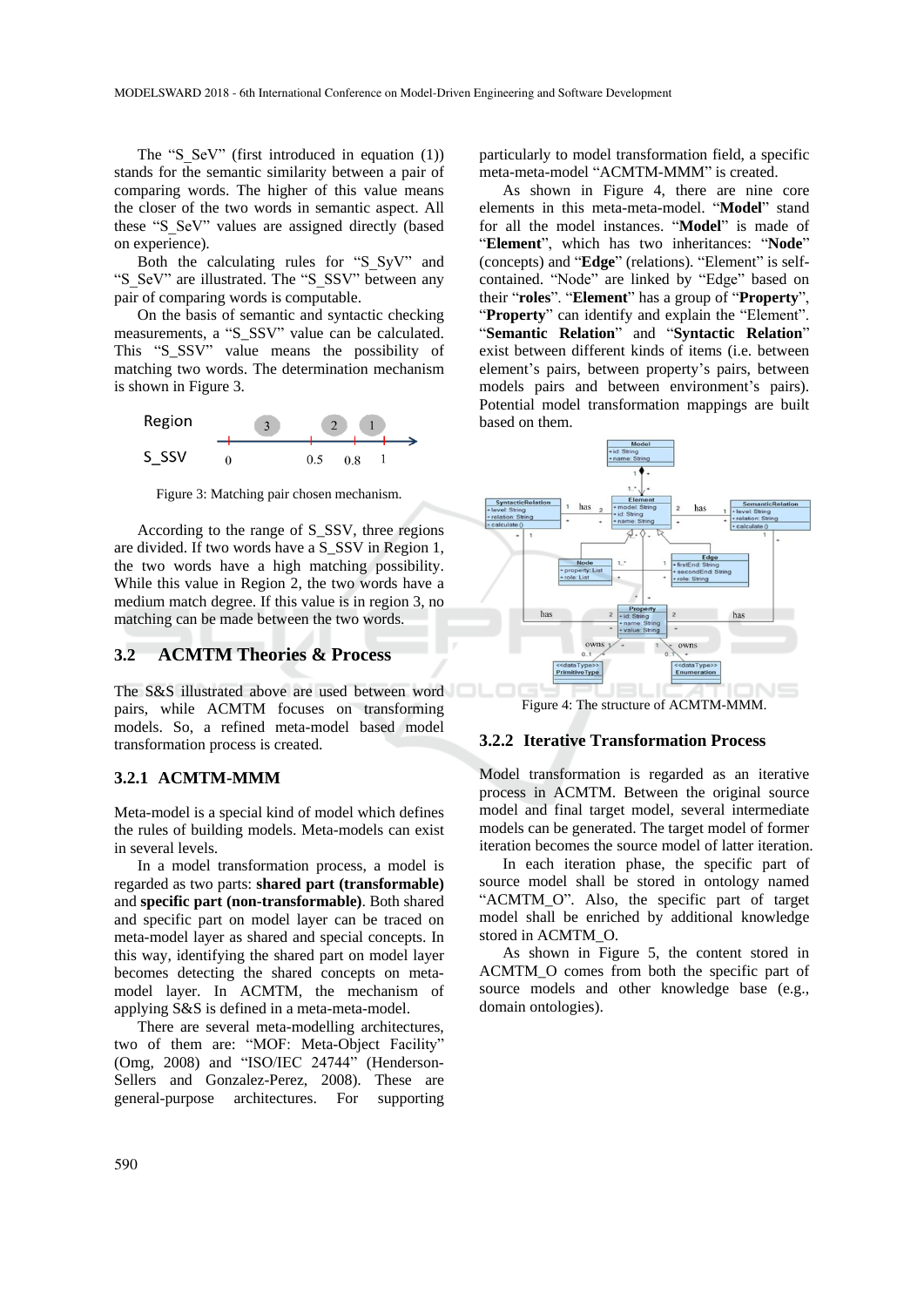

Figure 5: Iterative transformation process illustration.

## **3.2.3 Four Matching Steps**

To apply S&S to build potential mappings between meta-models, four matching steps are divided. These four matching steps aim to solve the inherent **granularity issue** in model transformation domain: M-to-N matching and cross-level (element-property) matching. Figure 6 shows an overview of the four matching steps.



Figure 6: Four matching steps.

The first step "**matching on element level**": aims to build mappings between *element's pairs* (considering **elements' names** and their **property groups**) and between *property's pairs* (considering **properties' names** and **types**) which are within the

matched element pairs. Two equations: (3) and (4) are defined to do this matching step.

Ele\_SSV=name\_weight\*S\_SSV+  
property\_weight\*(
$$
\sum_{i=1}^{x} max(P_SSVi)
$$
)/x (3)

P\_SSV=pn\_weight\*S\_SSV+pt\_weight\*Id\_type (4)

The second step "**hybrid matching**" focuses on properties (property-to-property matching), which are unmatched after executing the first matching step. Equation (5) is defined for this matching step.

HM\_SSV=en\_weight\*S\_SSV+pl\_weight\*P\_SSV (5)

The third step "**cross-level matching**" concerns making mappings between properties and elements. This step focuses on the unmatched elements and properties after executing the two former matching steps. S&S are applied between **elements' names** and **properties' names**. Equation (6) is defined to work for this step.

### CM\_SSV=sem\_weight\*S\_SeV+syn\_weigh\*S\_SyV (6)

"**Ele\_SSV**" stands for the semantic and syntactic value between an element's pair, while "**P\_SSV**" stands for this value between property's pairs. "**HM\_SSV**" stands for the value of hybrid matching and "**CM\_SSV**" for cross-level matching value. All of the four values are the sum of two variables. In each of the equations, two impact factors (e.g. name weight  $\&$  property weight), the sum of them is 1, are defined to determine which of the two variables plays a more important role in deciding the final equation value.

All the three matching steps aim to define mappings within the shared part. For the specific parts, the fourth step "auxiliary matching" can be used.

"A**uxiliary matching**" focuses on enriching the specific parts of target models by extracting additional knowledge from ACMTM\_O. It **reuses the three former matching steps to detect potential model transformation mappings, while taking ACMTM\_O as the source meta-model.**

# **4 USE CASE**

To explain and test the working mechanism of ACMTM, a simple use case is illustrated in this section. This use case concerns the process of comparing two "Elements". The two elements are shown in Figure 7.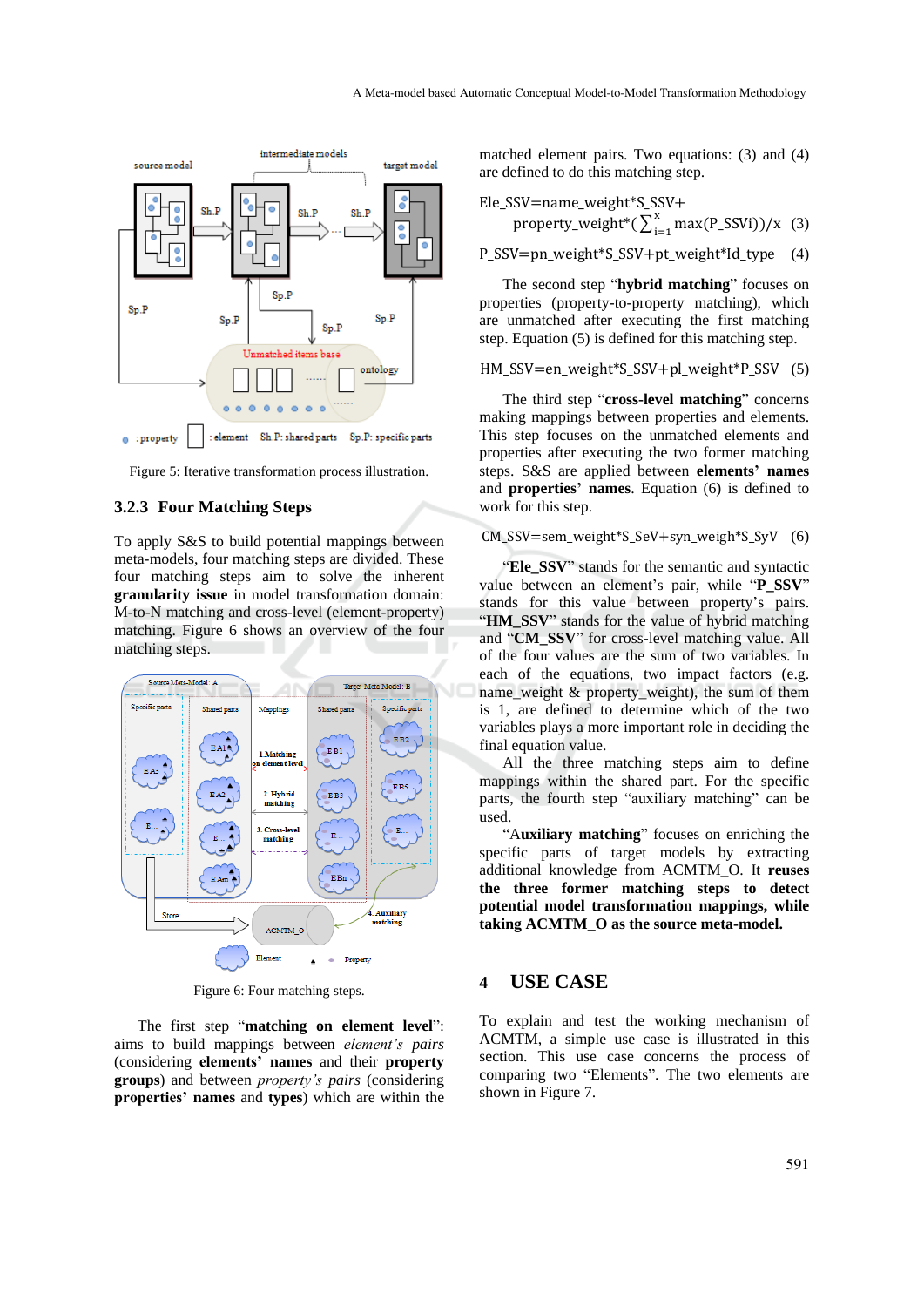Elements from: Source Meta-Model, Target Meta-Model



Figure 7: Iterative transformation process illustration.

Two elements "student" (with five properties) and "person" (with seven properties) are taken as inputs. The outputs are potential mappings between them. Before executing the detecting process, concrete values are assigned to the parameters used in equation  $(1)$ ,  $(3)$ , and  $(4)$ . Table 5 shows the assigning value pairs.

Table 5: Assigning values to parameters.

| No.<br>Equation | Parameter                       | value    |
|-----------------|---------------------------------|----------|
|                 | SeV_weight, SyV_weight          | 0.9, 0.1 |
|                 | name_weight,<br>property_weight | 0.5, 0.5 |
|                 | pn_weight, pt_weight            | 0.8, 0.2 |

Taking the calculation process of "Ele\_SSV" between two elements: "student" and "person" as an example; equation (3) is used to do this step. Figure 8 is the screenshot of calculating the "S\_SSV" value between elements' names: "student" and "person".

```
The student has 2 senseKeys
The student has sense of: student_NN_1<br>The student has sense of: student_NN_2
The student NN 1 belongs to the synset of WN30-110665698
The student_NN_2 belongs to the synset of WN30-110557854<br>The student_NN_2 belongs to the synset of WN30-110557854
The person has sense of: person_NN_1<br>The person has sense of: person_NN_2
The person has sense of: person_NN_3
Ine person MN_1 belongs to the synset of WN30-100007846<br>The person_NN_1 belongs to the synset of WN30-100007846<br>The person_NN_2 belongs to the synset of WN30-105217688<br>The person_NN_3 belongs to the synset of WN30-10632679
The Syntactic relation value between the two comparing words is: 0.14285<br>The Semantic relation value between the two comparing words is: 0.640000
            mantic relation value between the two comparing
```
Figure 8: S&S comparisons between elements' names.

The S&S between the two comparing words is: 0.5902857142857145

The word "student" has two semantic meanings, and the word "person" has three semantic meanings. The semantic relation between the two words is "iterative hypernym", and the semantic value between them is "0.64". The syntactic similarity value between them is: 0.1428. In this use case, semantic relation is assumed more important than syntactic relation, so two coefficients: "SeV\_weight" and "SyV\_weight" in equation (1)

are assigned with values as 0.9 and 0.1, respectively. The final S&S value between the two words is: **0.5903**.

The S&S comparisons between the two elements' properties groups are calculated by using equation (4). Table 6 is created to store these comparison values. Between each pair of properties, a "P\_SSV" can be calculated. The two parameters "pn\_weight" and "pt\_weight" are assigned with values 0.8 and 0.2. This means property name is more important than property type when making mappings.

When calculating Ele\_SSV, the two parameters in Equation (3) are assigned as 0.5 and 0.5. This means element name and property group have the same weight in deciding element matching pairs.

The "Ele SSV" calculated between "student" and "person" is: **0.695**. According to the matching pair chosen mechanism, there is a medium potential mapping exist between them.

## **5 CONCLUSION**

This paper presents an automatic **conceptual modelto-model** transformation methodology: ACMTM. Comparing with the existing model transformation methodologies, two main characteristics of ACMTM are: generic and automatic.

ACMTM combines semantic and syntactic checking measurements into a refined meta-model based model transformation process. Also, ACMTM takes model transformation as an iterative process and four matching steps are divided within each iteration phase. To better use S&S, five equations have been defined to use in different matching steps.

Some potential improvements in ACMTM are as follows.

- A validation and evaluation process of the automatic generated model transformation mappings is required.
- Strengthen semantic checking measurements by extending ACMTM\_ST with more content from specific domains (e.g., ontology).
- A better way to assign values to coefficients defined in equations  $(3)$ ,  $(4)$ ,  $(5)$  and  $(6)$  (e.g., mathematical, statistical analysis).